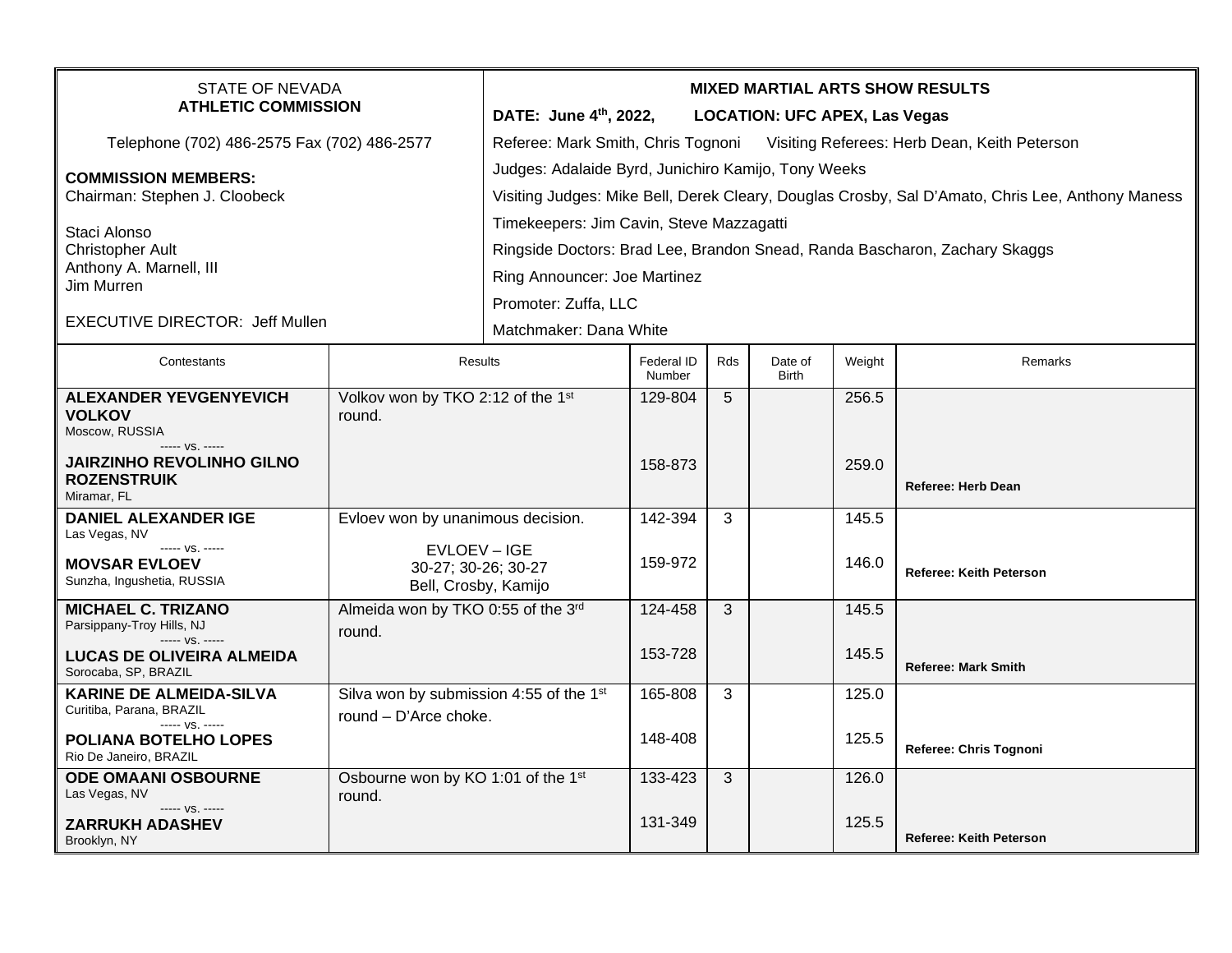| Contestants                                                                          | <b>Results</b>                                                                   | Federal ID<br>Number | Rds | Date of<br><b>Birth</b> | Weight | Remarks                                        |
|--------------------------------------------------------------------------------------|----------------------------------------------------------------------------------|----------------------|-----|-------------------------|--------|------------------------------------------------|
| <b>ALONZO THEODORE MINIFIELD</b><br>Richardson, TX<br>----- VS. -----                | Minifield won by TKO 4:40 of the 1st<br>round.                                   | 141-994              | 3   |                         | 205.0  |                                                |
| <b>ARTUR ASKAR SHADKOV</b><br>Chornomorsk, UKRAINE                                   |                                                                                  | 163-477              |     |                         | 204.5  | <b>Referee: Herb Dean</b>                      |
| <b>FELICE NICOLE HERRIG</b><br>Crystal Lake, IL<br>----- VS. -----                   | Kowalkiewicz won by submission 4:01 of<br>the $2^{nd}$ round – rear naked choke. | 104-906              | 3   |                         | 115.0  |                                                |
| <b>KAROLINA JADWIGA</b><br>ZABOROWSKA-KOWALKIEWICZ<br>Lodz. POLAND                   |                                                                                  | 145-500              |     |                         | 115.5  | <b>Referee: Mark Smith</b>                     |
| <b>JOSEPH ANTHONY SOLECKI</b><br>Wilmington, NC                                      | Solecki won by majority decision.                                                | 146-597              | 3   |                         | 155.5  | 1 point deduction Da Silva - Toes in the fence |
| ----- VS. -----<br><b>ALEX DA SILVA COELHO</b><br>Balneario, Santa Catarina, BRAZIL  | SOLECKI - DA SILVA<br>28-27; 29-27; 28-28<br>Cleary, D'Amato, Byrd               | 160-013              |     |                         | 155.5  | Referee: Chris Tognoni                         |
| <b>DAMON BLAKE JACKSON</b>                                                           | Jackson won by unanimous decision.                                               | 129-886              | 3   |                         | 145.5  |                                                |
| Rockwall, TX<br>$--- VS. ---$<br><b>DANIEL KEVIN ARGUETA</b><br>Orland Park, IL      | <b>JACKSON - ARGUETA</b><br>29-28; 30-27; 30-27<br>Bell, Lee, Maness             | 154-633              |     |                         | 145.5  | <b>Referee: Keith Peterson</b>                 |
| <b>NIKLAS STOLZE</b><br>Las Vegas, NV                                                | Saint Denis won by submission 1:32 of<br>the $2^{nd}$ round – rear naked choke.  | 163-656              | 3   |                         | 156.0  |                                                |
| ----- VS. -----<br><b>BENOIT SAINT DENIS</b><br>Cannes Ecluse, Ile-de-France, FRANCE |                                                                                  | 166-522              |     |                         | 155.5  | <b>Referee: Mark Smith</b>                     |
| <b>JOHN MARTINEZ KVENBO</b><br><b>MUNOZ JR.</b><br>Norco, CA                         | Gravely won by KO 1:08 of the 1 <sup>st</sup> round.                             | 143-564              | 3   |                         | 135.0  |                                                |
| ----- VS. -----<br><b>ANTONIO LAMAR GRAVELY</b><br>Pompano Beach, FL                 |                                                                                  | 140-360              |     |                         | 135.5  | Referee: Chris Tognoni                         |
| <b>JEFFREY STEVEN MOLINA</b><br>Olathe, KS                                           | Molina won by split decision.                                                    | 148-747              | 3   |                         | 125.5  |                                                |
| ----- VS. -----<br><b>ZHALGAS MUKHAMBET</b><br>"ZHUMAGULOV"<br>Aktobe, KAZAKHSTAN    | MOLINA-ZHUMAGULOV<br>28-29; 29-28; 30-27<br>Bell, D'Amato, Maness                | 163-644              |     |                         | 126.0  | <b>Referee: Herb Dean</b>                      |

**PAGE TWO \*\*JUNE 4TH, 2022 @ UFC APEX\*\* MIXED MARTIAL ARTS RESULTS**